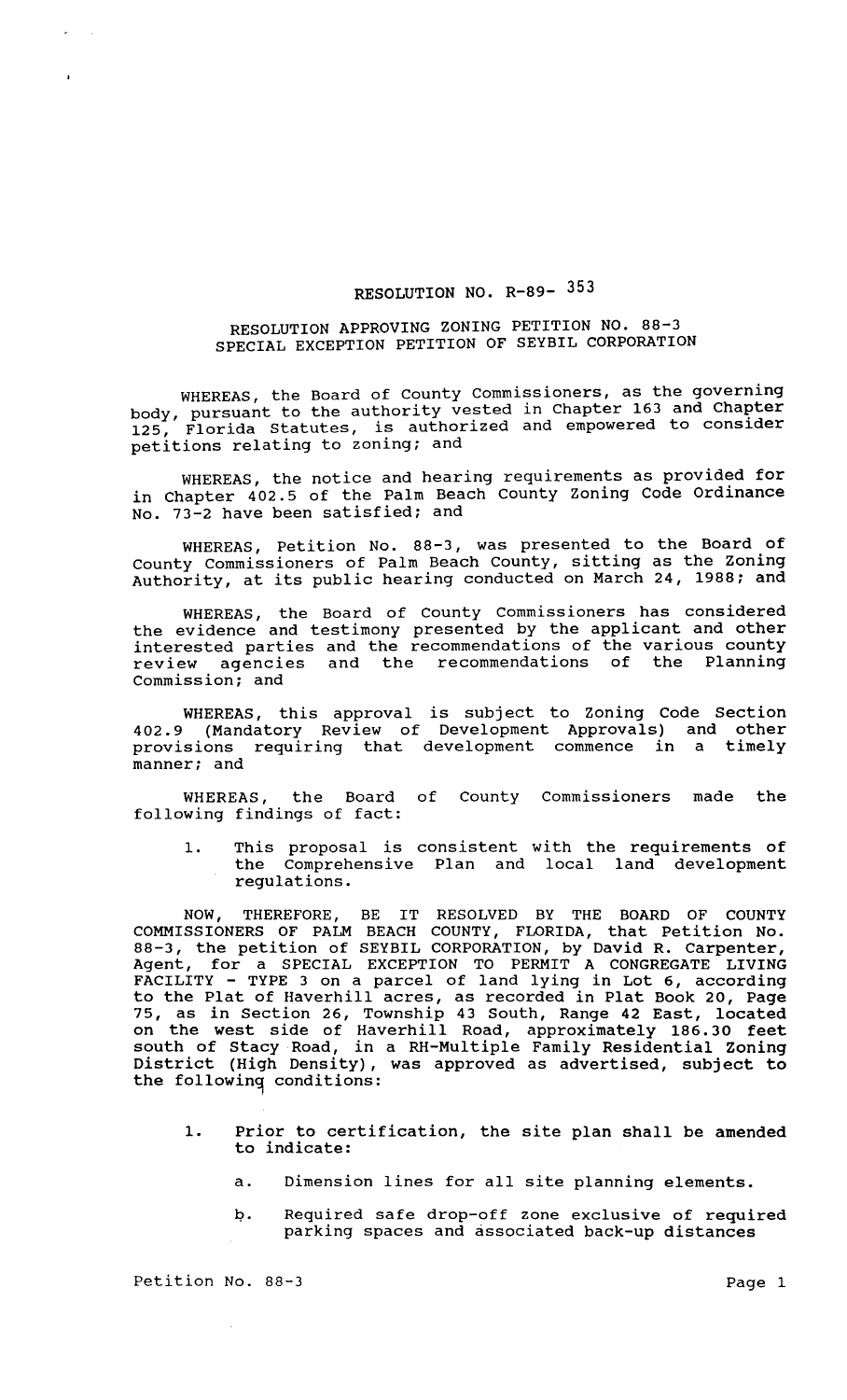## c. Required setbacks

 $\label{eq:2} \frac{1}{\sqrt{2}}\sum_{i=1}^n\frac{1}{\sqrt{2}}\sum_{j=1}^n\frac{1}{j!}\sum_{j=1}^n\frac{1}{j!}\sum_{j=1}^n\frac{1}{j!}\sum_{j=1}^n\frac{1}{j!}\sum_{j=1}^n\frac{1}{j!}\sum_{j=1}^n\frac{1}{j!}\sum_{j=1}^n\frac{1}{j!}\sum_{j=1}^n\frac{1}{j!}\sum_{j=1}^n\frac{1}{j!}\sum_{j=1}^n\frac{1}{j!}\sum_{j=1}^n\frac{1}{j!}\sum_{j=1}^$ 

- 2. The petitioner shall relocate the sign out of the easternmost landscape strip.
- 3. The petitioner shall provide a continuous pedestrian circulation system which will include sidewalks five Siteuration system which will increase allow<br>(5) feet wide in front of all structures to allow adequate access. The site plan shall be amended to indicate all pedestrian circulation routes, handicap ramps, and appropriate handicap access to the central dining facility.
- 4. The petitioner shall remove the southern terminal island from the required drop-off area. This area shall be striped and clearly labelled on site as a drop-off area. No parking stalls shall be allowed in this area.
- 5. since sewer septic tank property. service is available to the property, shall not be approved for use on the
- 6. Because water service is available to the property, a well shall not be approved for potable water use.
- 7. The developer shall retain the stormwater runoff in accordance with all applicable agency requirements in effect at the time of the permit application. However, at a minimum, this development shall retain onsite three (3) inches of the stormwater runoff generated by a three (3) year-one (1) hour storm as required by the Permit section, Land Development Division. The drainage system shall be maintained in an acceptable condition as approved by the County Engineer. In the event that the drainage system is not adequately maintained as determined by the County Engineer, this matter will be referred to the Code Enforcement Board for enforcement.
- 8. The property owner shall convey to Palm Beach County by road right-of-way warranty deed for Haverhill Road, 40 feet from centerline free of all encumbrances and encroachments. Petitioner shall provide Palm Beach County with sufficient documentation acceptable to the Land Acquisition Division to ensure that the property is free of all encumbrances and encroachments.
- 9. The property owner shall pay a Fair Share Fee in the amoqnt and manner required by the "Fair Share contribution for Road Improvements Ordinance" as it presently exists or as it may from time to time be amended. The Fair Share Fee for this project presently difficult. The full bhard red for this project<br>is \$4,661.00 (174 trips X \$26.79 per trip).
- 10. Failure to comply with the conditions herein may result in the denial or revocation of a building permit; the issuance of a stop work order; the denial of a certificate of Occupancy on any building or structure;

Petition No. 88-3 Page 2